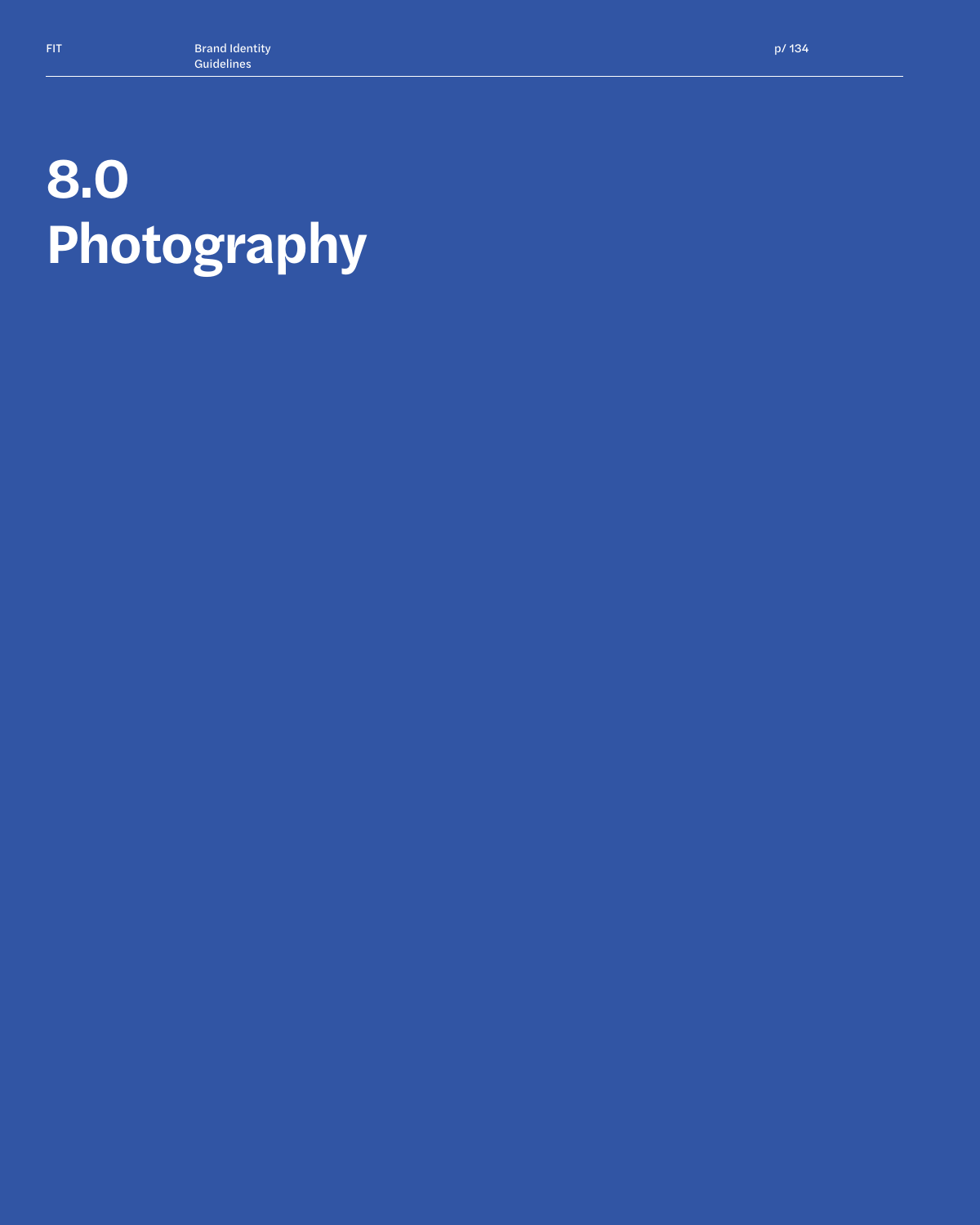*Photography is another key component in the college's visual language. The FIT imagery aligns with the brand voice showcasing an authentic feel, using rich color and, when possible, shot from an unexpected and unconventional perspective.*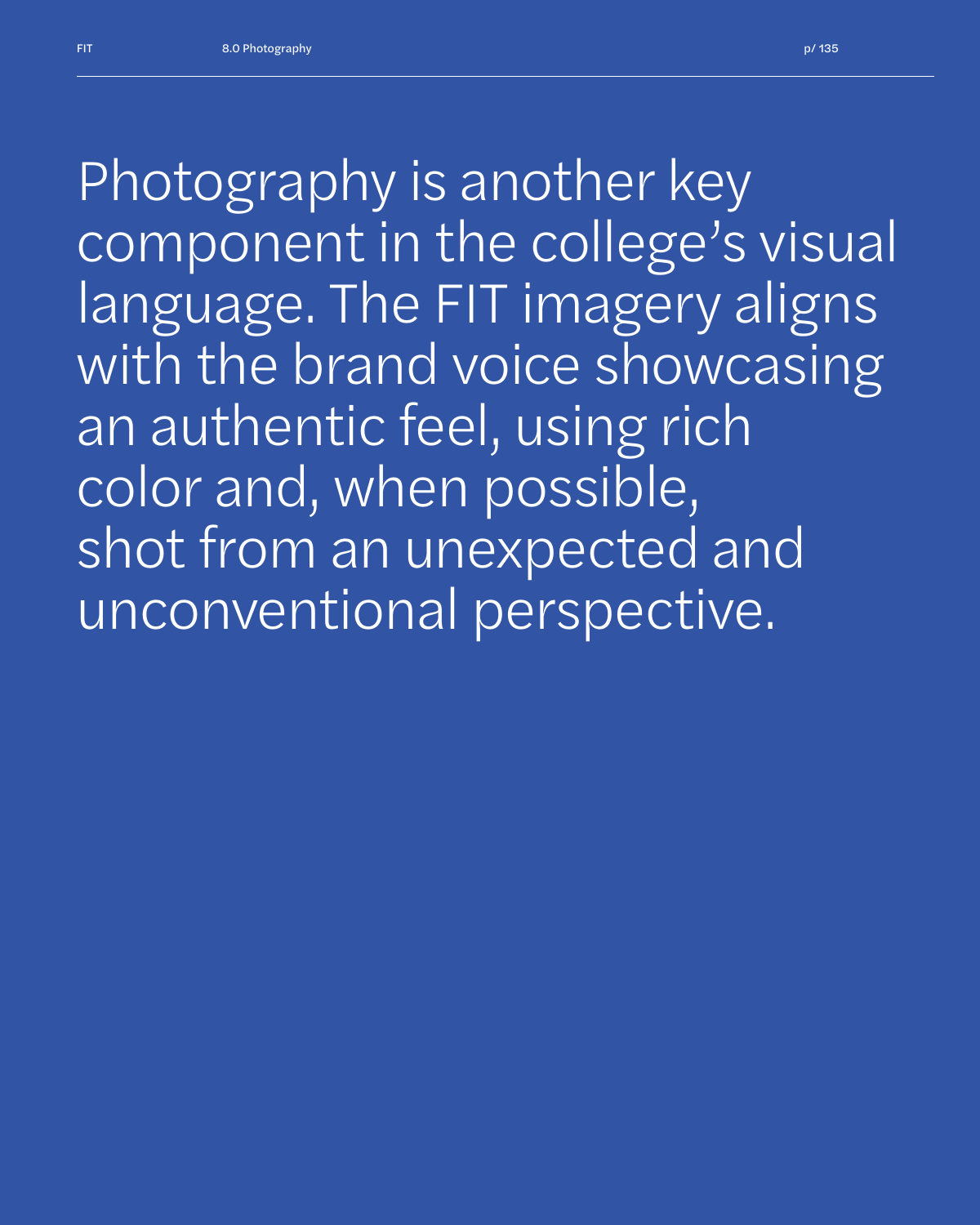## **Strategic POV**

Content should represent FIT's new brand language and unwords, for example—**unlimited, unstoppable, unpredictable, unexpected, undeterred, uncommon, unbelievable.**

Subject matter should feel **authentic, and captured in the middle of a moment,** not overly staged.

Scenarios should feel **aspirational but attainable.**

Scenarios should feature shared experiences and interactions, never people obviously posing.

Photos should:

- Represent diversity in gender, ethnicity, and age
- Feature real people of all shapes and sizes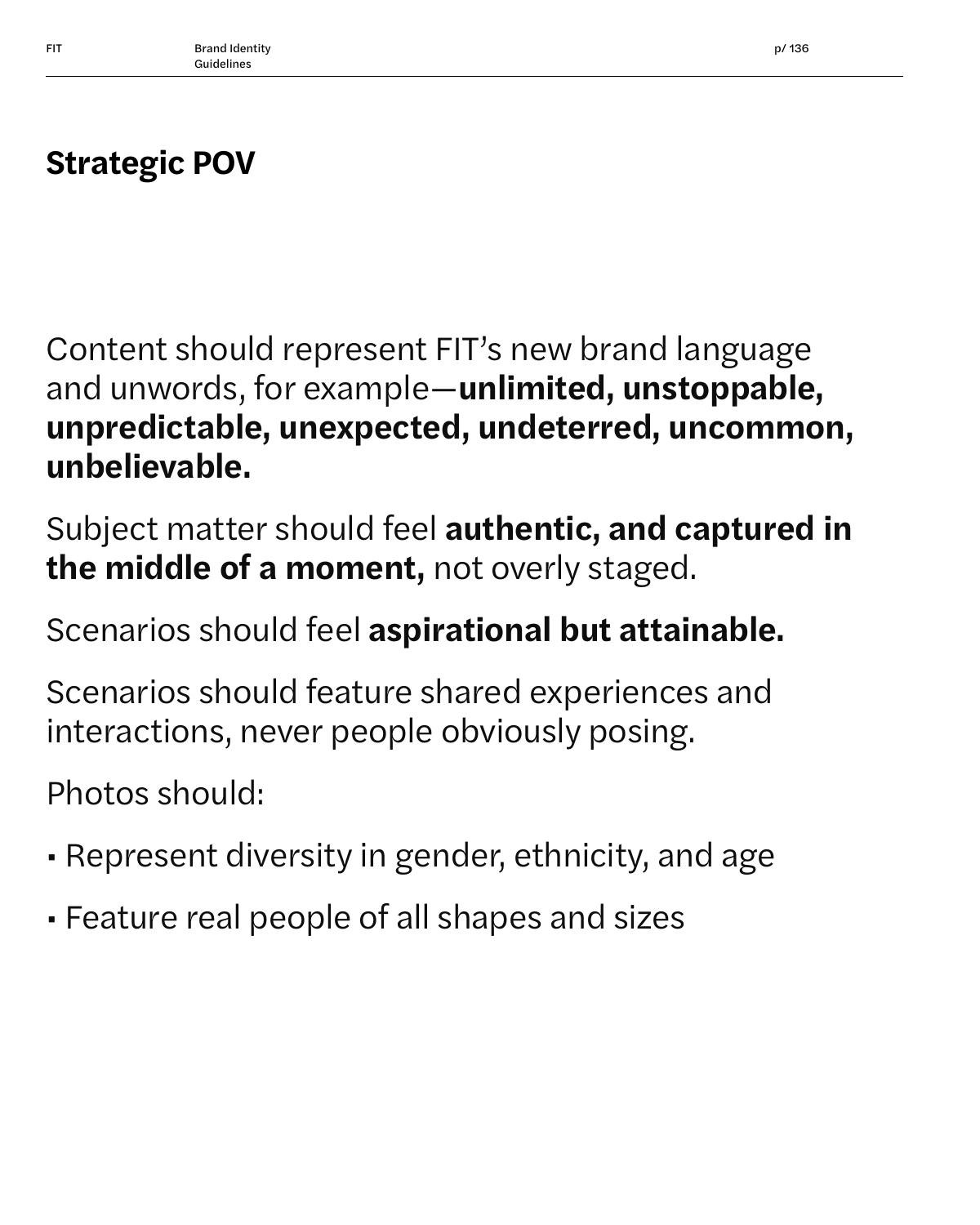### **Composition**

Photography composition is extremely important in conveying the FIT brand messages. Please follow the rules below:

- 1. Images should be framed in an unexpected way, showing the subject matter in a distinct and uncommon perspective.
- 2. Images should be rich in color and tone, but not overly saturated.
- 3. Avoid placing people and objects directly in the center of the frame. Always strive for the unexpected.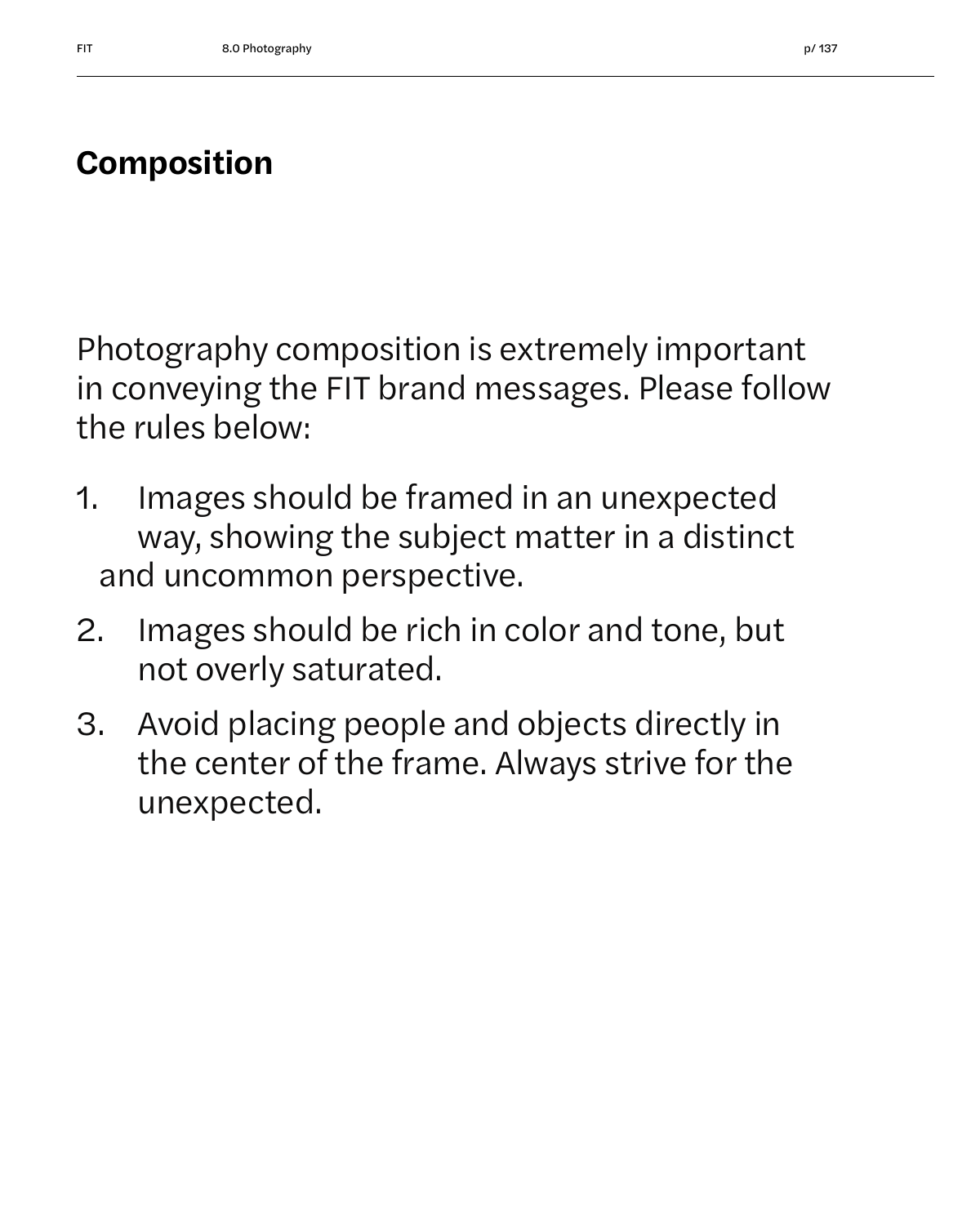#### **8.1 Photography Do's** People



**Do** use shots of people interacting, photographed from an unexpected angle.

**Do** use images with aspirational campus environment.





**Do** use images that are rich in color. **Do** use shots with faculty and students engaged in real tasks.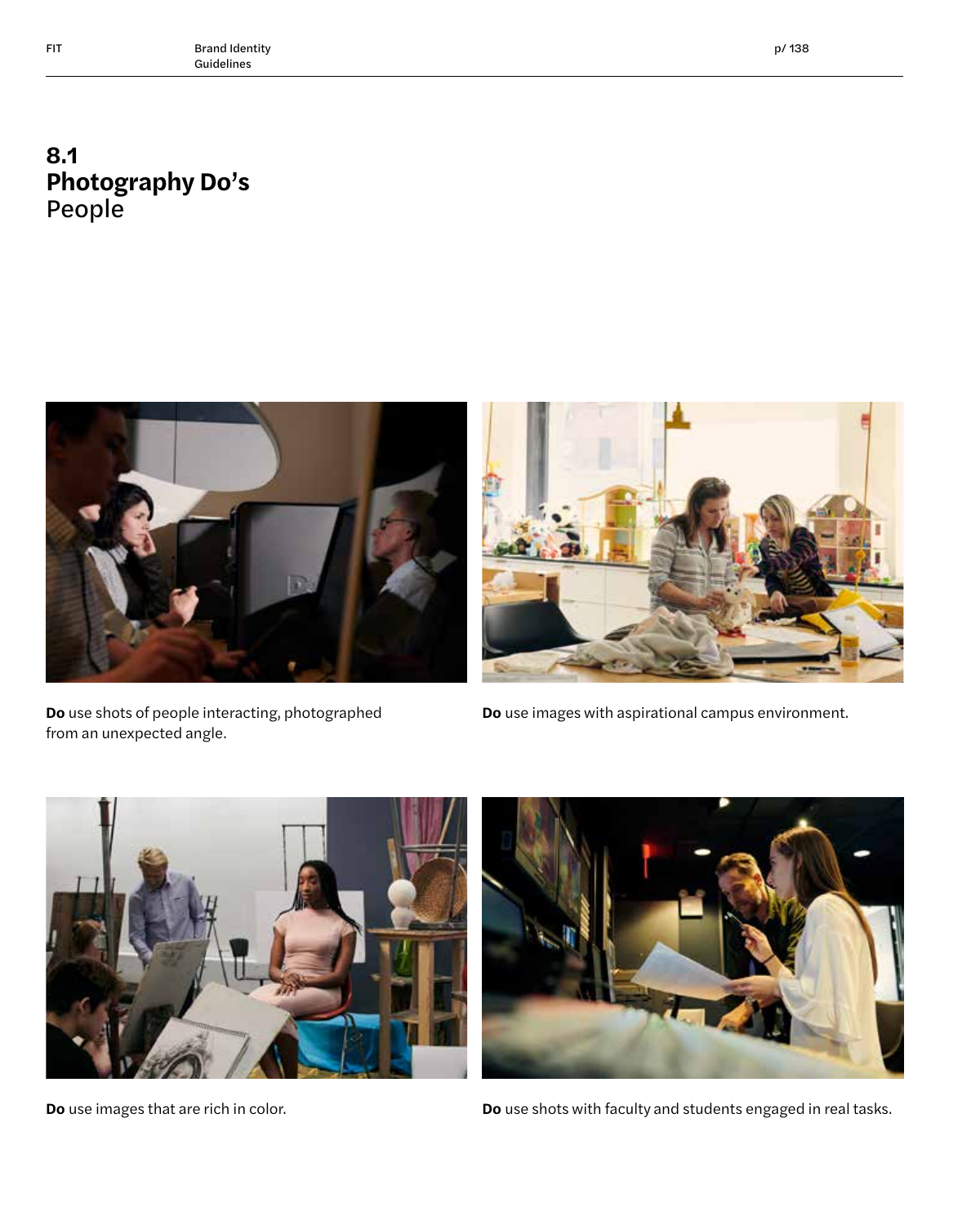#### **8.1 Photography Do's** People



**Do** use students shown in authentic FIT environments. **Do** show active moments captured

from an uncommon perspective.



**Do** use shots of everyday subject matter framing unexpected details.



**Do** make the action the focal point (students on campus and in classrooms, rather than a just scenic shot of the school areas.)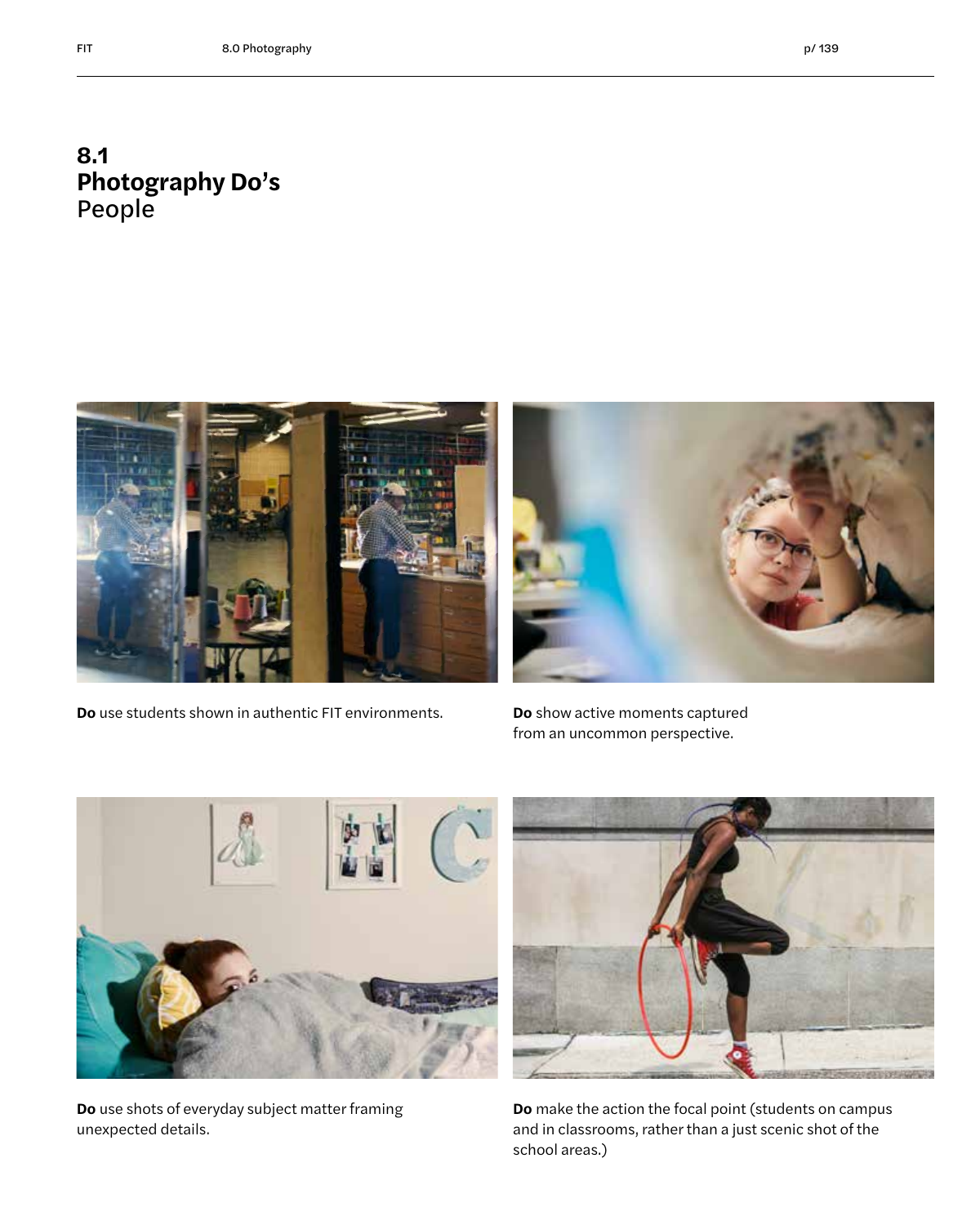#### **8.2 Photography Dos Campus**



**Do** use shots that show the building in uncommon angles. **Do** use images that highlight the serenity of the



campus within a bustling city environment.





**Do** use campus shots that are stylized and unexpected **Do** show the creative and working environment of FIT.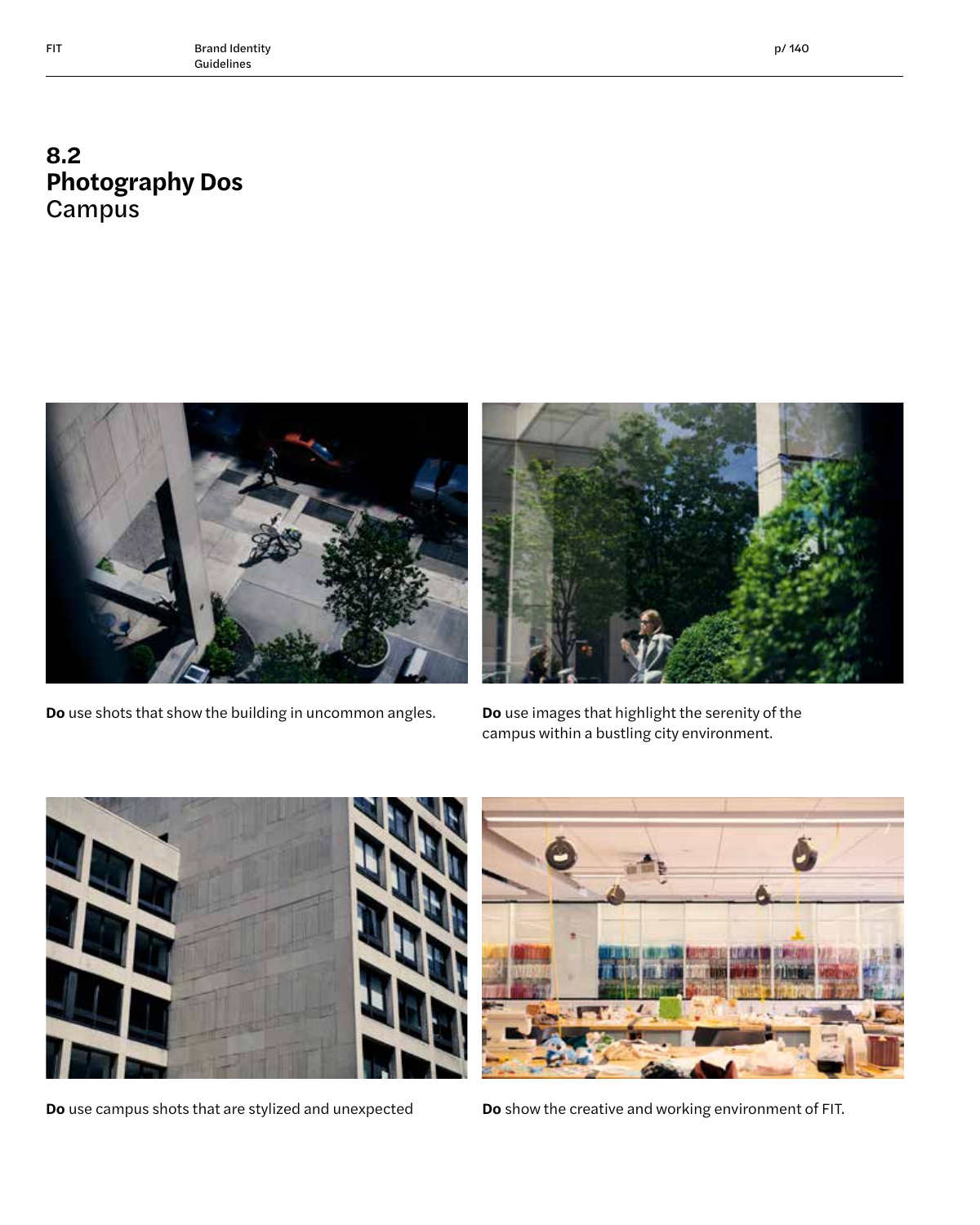#### **8.2 Photography Dos** Objects





**Do** use detail shots of an action or task in progress. **Do** use close-up shots of materials and tools in use.



**Do** use shots of students engaged in a specific activity. **Do** show details of the classrooms and student spaces.

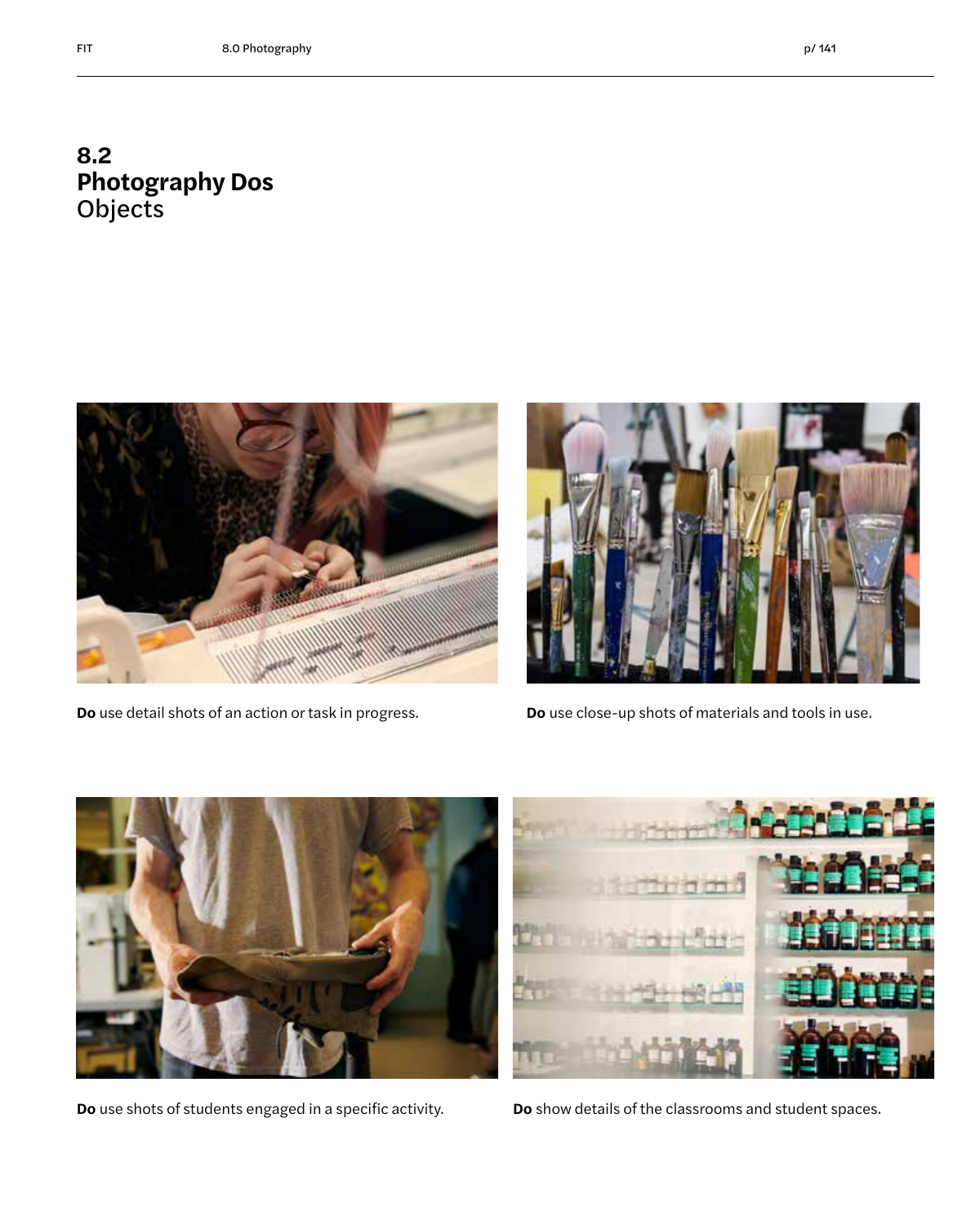#### **8.3 Photography Don'ts**





**Don't** use photos of staged interactions. **Don't use images with centered subject matter** and obviously posing for the camera.



**Don't** show students outside their authentic FIT environment **Don't** ighlight inauthentic group moments. (staged interaction).